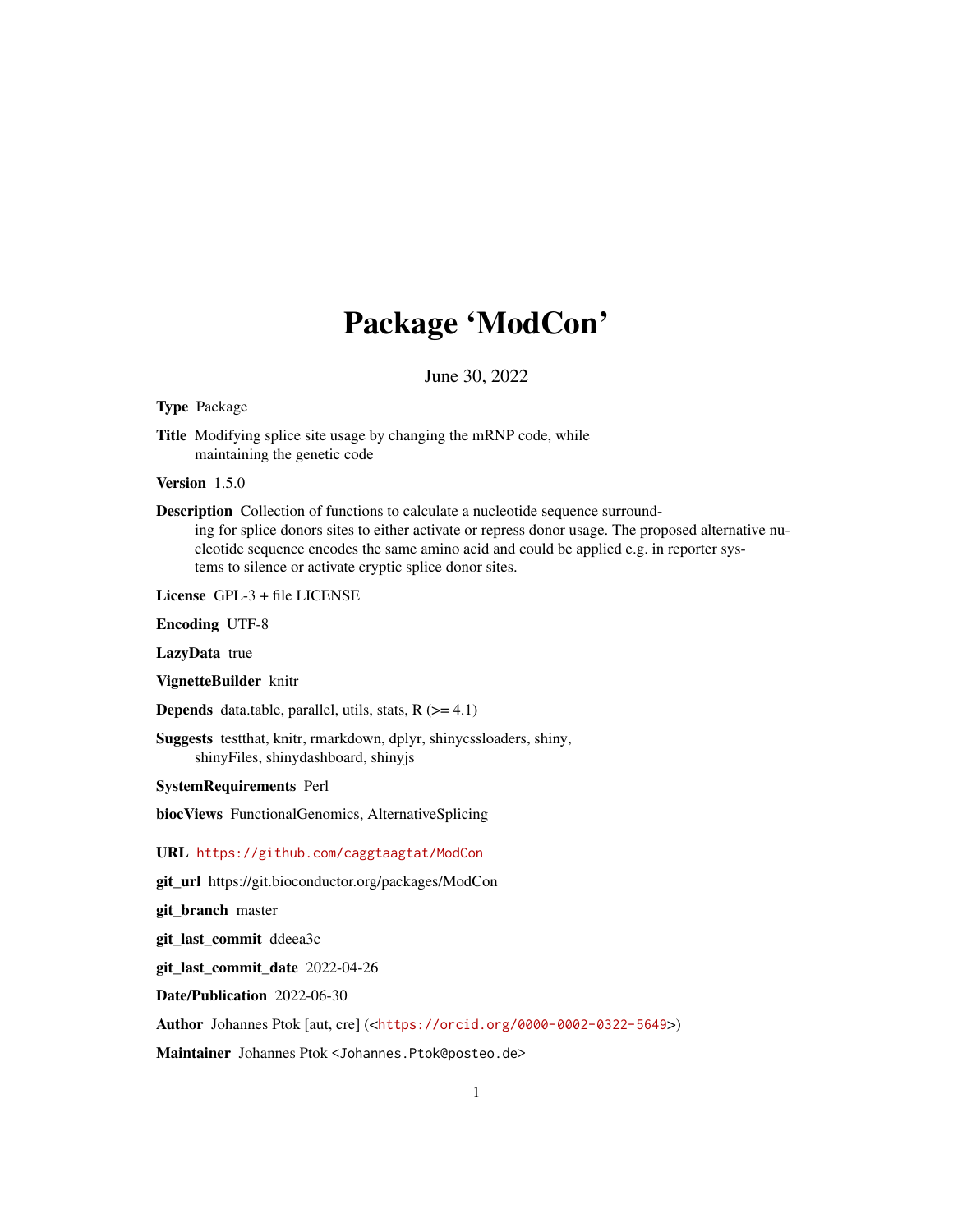# <span id="page-1-0"></span>R topics documented:

|       | -3 |
|-------|----|
|       |    |
|       |    |
|       |    |
|       |    |
|       |    |
|       |    |
|       |    |
|       |    |
|       |    |
|       |    |
|       |    |
|       |    |
|       |    |
|       |    |
|       |    |
|       |    |
|       |    |
|       |    |
|       |    |
|       |    |
| Index | 21 |

calculateHZEIint *Calculate HZEI integral of nucleotide sequence*

# Description

This function calcuales the HZEI integral of a nucleotide sequence.

# Usage

```
calculateHZEIint(ntSequence)
```
# Arguments

ntSequence Character value of nucleotide sequence whose HZEI integral will be calculated. It should be at least 11 nt long and only contain bases 'A', 'G', 'C', 'T'.

# Value

Integer value stating the HZEI integral of the given sequence ntSequence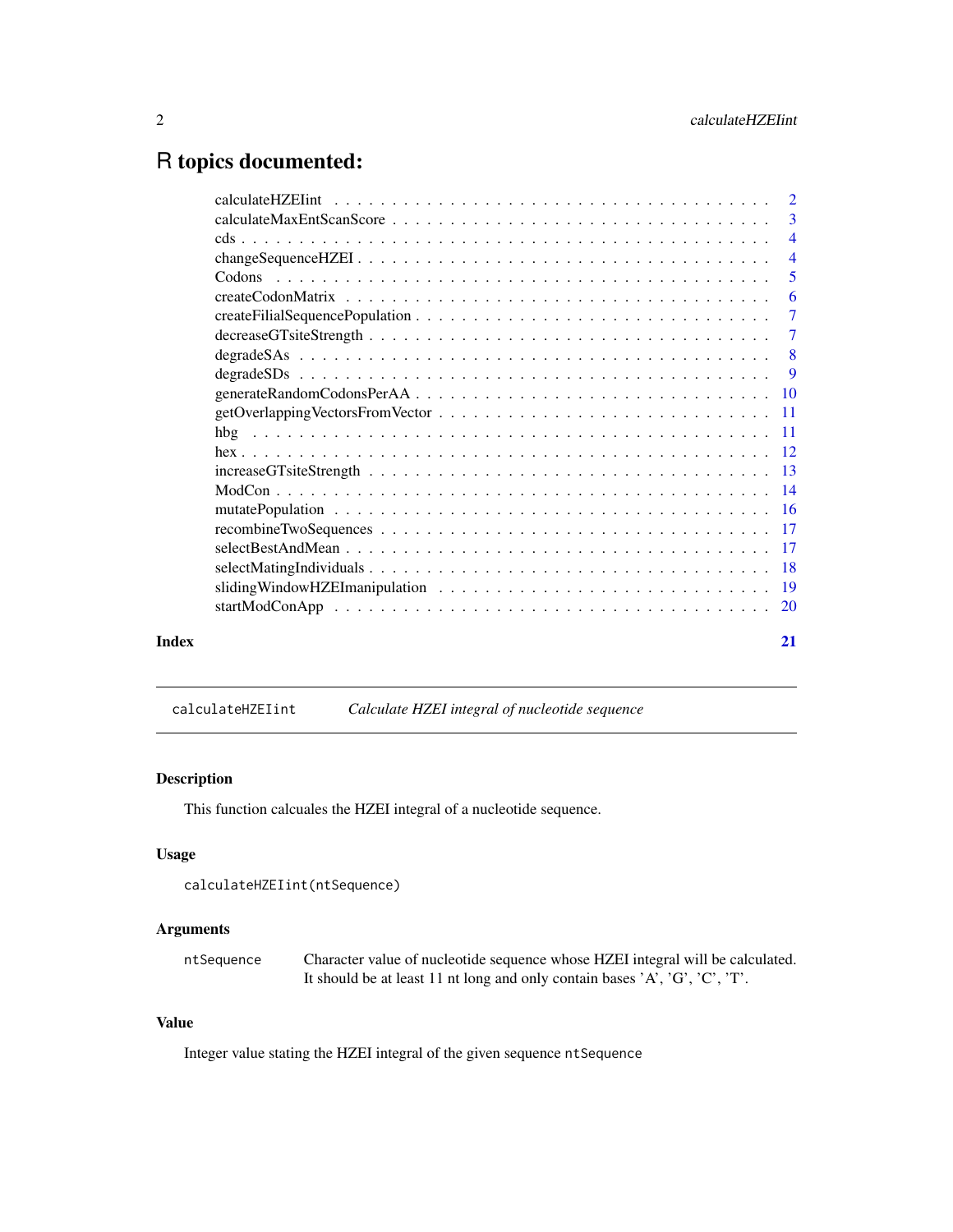# <span id="page-2-0"></span>calculateMaxEntScanScore 3

# Examples

```
## Example to increase HZEI integral for a given coding sequence
x <- calculateHZEIint('ATACCAGCCAGCTATTACATTT')
```
calculateMaxEntScanScore

*Calculate MaxEntScan score of a splice site sequence*

# Description

This function calculates the MaxEntScan score of either splice donor (SD) or acceptor sequences (SA).

# Usage

calculateMaxEntScanScore(seqVector, ssType)

# Arguments

| seqVector | Character value of nucleotide sequence of a splice site sequence. SA sequences<br>should be 23nt long (20 intronic, 3 exonic) and SD sequences should be 9nt long<br>(3 exonic, 6 intronic). Only bases 'A', 'G', 'C', 'T' permitted. |
|-----------|---------------------------------------------------------------------------------------------------------------------------------------------------------------------------------------------------------------------------------------|
| ssType    | Numeric value which indicates the type of splice site. Either '3' for an SA or<br>$\frac{1}{5}$ for an SD.                                                                                                                            |

# Value

Numeric vector stating the MaxEntScan score per splice site sequence entered with seqVector

# Examples

```
calculateMaxEntScanScore('TTCCAAACGAACTTTTGTAGGGA',3)
calculateMaxEntScanScore('GAGGTAAGT',5)
```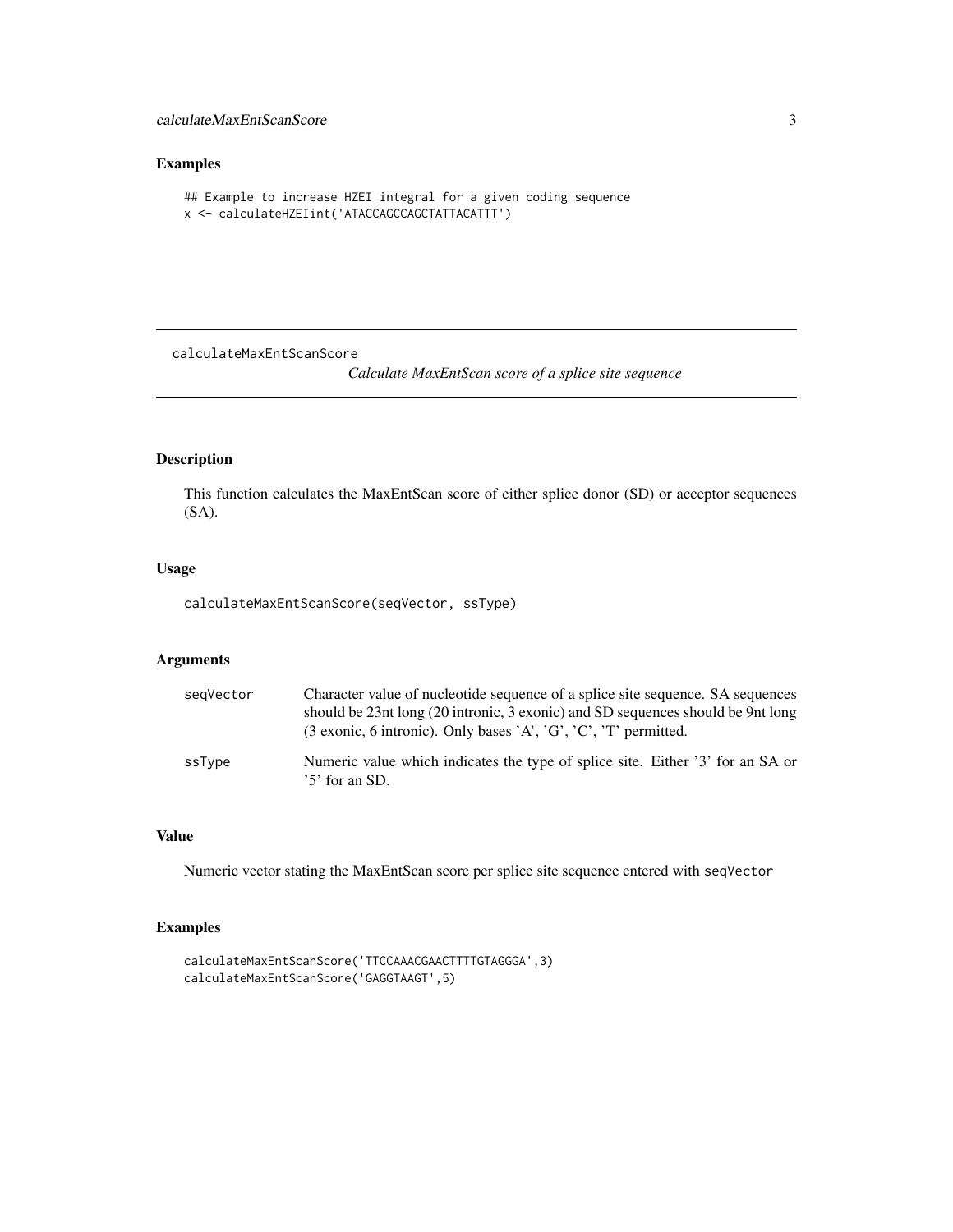<span id="page-3-0"></span>cds *CDS of firefly luciferase*

# Description

Character string of the nucleotide sequence encoding the firefly luciferase.

# Usage

cds

# Format

character string

# Examples

cds

changeSequenceHZEI *Adjust HZEI integral of nucleotide sequence*

# Description

Adjust the HZEI integral of a nucleotide sequence (min. 24nt long)

# Usage

```
changeSequenceHZEI(inSeq, increaseHZEI=TRUE, nGenerations=50, parentSize=300,
startParentSize=1000, bestRate=50, semiLuckyRate=20, luckyRate=5, mutationRate=1e-04,
optiRate=100, sdMaximalHBS=10, acMaximalMaxent=4, nCores=-1)
```
# Arguments

| inSeq           | Character value of nucleotide sequence (min 24nt long, only bases A, G, T or                                                                |
|-----------------|---------------------------------------------------------------------------------------------------------------------------------------------|
| increaseHZEI    | Logical value if HZEI integral should be increased or decreased during SD<br>degradation. If TRUE, function aims to increase HZEI integral. |
| nGenerations    | Numeric value setting maximal number of generations                                                                                         |
| parentSize      | Numeric value setting size of parent generations, generated from previous gen-<br>erations                                                  |
| startParentSize |                                                                                                                                             |
|                 | Numeric value setting size of initiated parent generation of sequences                                                                      |
| bestRate        | Numeric value setting percentage how many of the fittest sequences are used to<br>produce the next generation                               |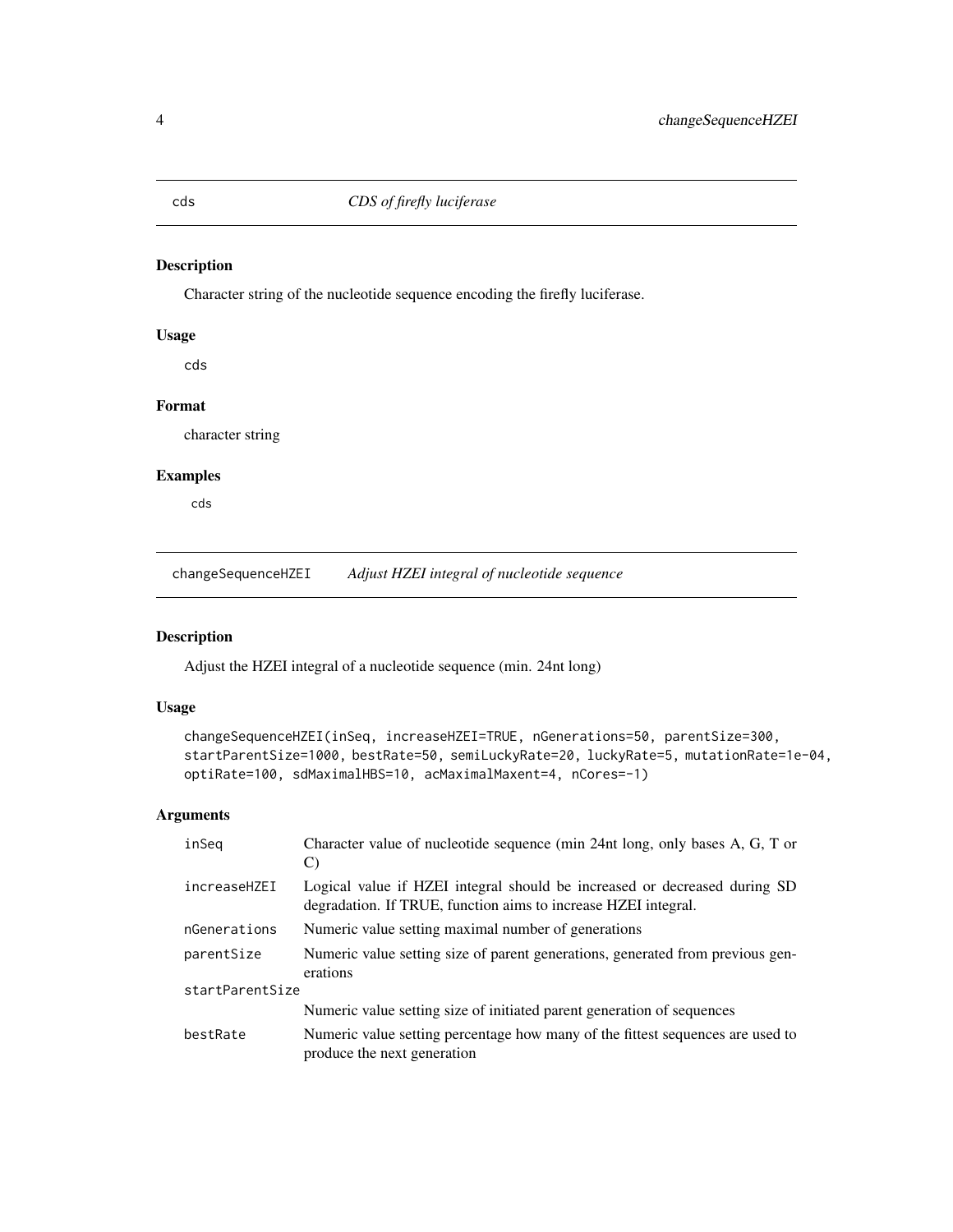#### <span id="page-4-0"></span>Codons 5

| semiLuckyRate   | Numeric value setting percentage of sequences which are selected for breeding<br>with a probability based on the respective HZEI-score integral |
|-----------------|-------------------------------------------------------------------------------------------------------------------------------------------------|
| luckyRate       | Numeric value setting percentage of sequences which are randomly selected for<br>breeding                                                       |
| mutationRate    | Numeric value setting chance of each codon, to mutate randomly within a child<br>sequence                                                       |
| optiRate        | Numeric value setting level of HZEI integral optimization                                                                                       |
| sdMaximalHBS    | Numeric value of minimal HBS of SDs which should be tried to be degraded in<br>their intrinsic strength                                         |
| acMaximalMaxent |                                                                                                                                                 |
|                 | Numeric value of minimal MaxEntScan score of SAs which should be tried to<br>be degraded in their intrinsic strength                            |
| nCores          | Numeric value setting number of cores which should be used for parallel com-<br>putations. If set to '-1' all availible cores are selected.     |

# Value

Character value of a nucleotide sequence encoding the same amino acid sequence as inSeq, but an increased HZEI integral, due to alternative codon selection.

# Examples

```
## Load R packages
library('parallel')
library('utils')
library('data.table')
## Set parameters for genetic algorithm
inSeq <- 'ATGGAAGACGCCAAAAACATAAAGAAAGGCCCGGCGCCATTCTATCCGCTGGAAGATGGAACC'
## Increase HZEI integral
res <- changeSequenceHZEI(inSeq)
## Setting additional parameters
res <- changeSequenceHZEI(inSeq, increaseHZEI=TRUE, nGenerations=50, parentSize=300,
startParentSize=1000, bestRate=50, semiLuckyRate=20, luckyRate=5, mutationRate=1e-04,
optiRate=100, sdMaximalHBS=10, acMaximalMaxent=4, nCores=1)
## Access sequence with highest generated HZEI intregral
res[[3]]
```
Codons *Table of codons and encoded amino acids*

# Description

Table of codons and encoded amino acids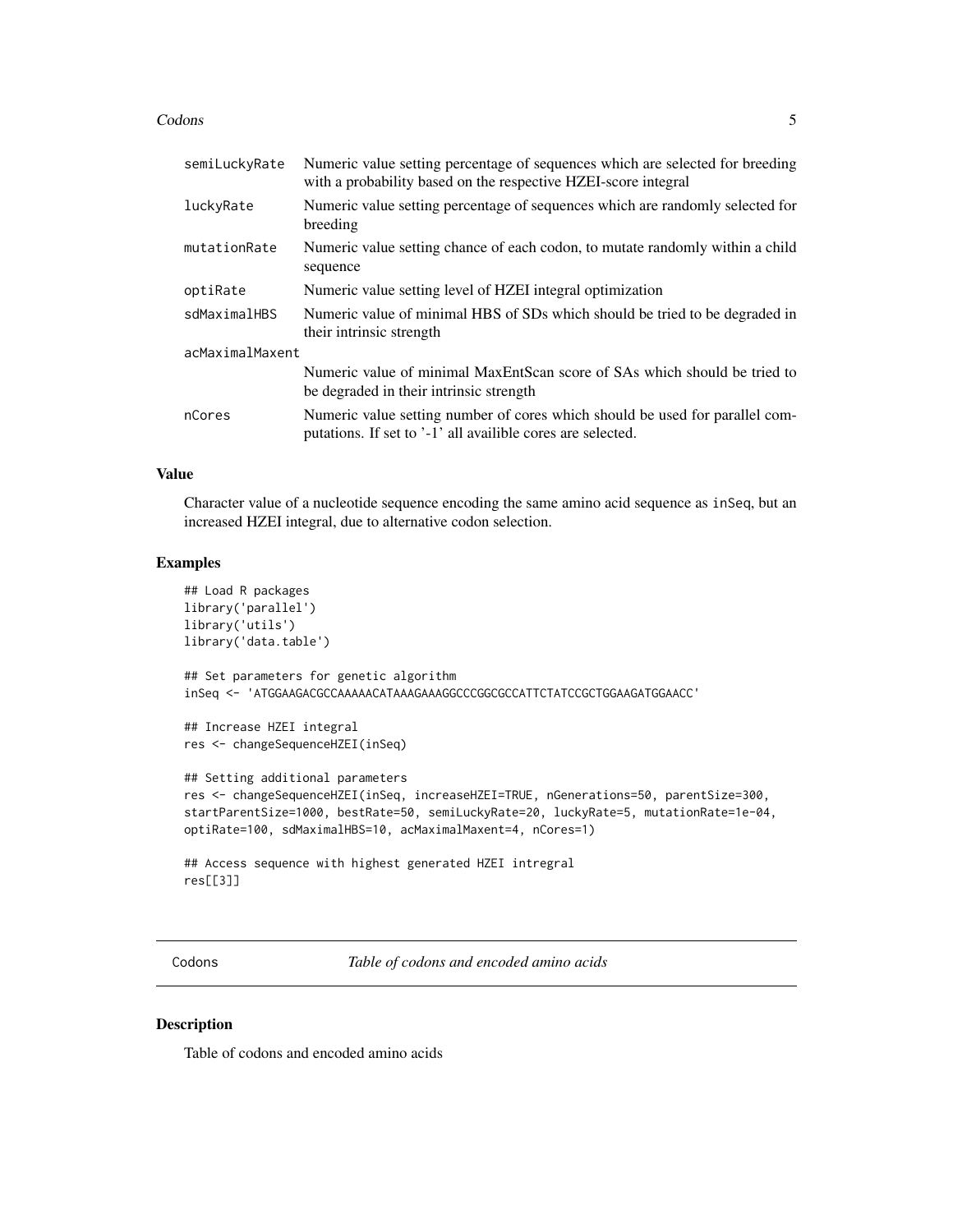<span id="page-5-0"></span>Codons

#### Format

A data frame with columns:

ndiff Indicator, how many codons encode the same amino acid

AA Amino acid three-lettre code

name Amino acid full name

seq Codon sequence

# Examples

Codons

createCodonMatrix *Create codon matrix from coding nucleotide sequence*

# Description

This function creates a codon matrix with 2 rows and as many columns as codons within the sequence.

#### Usage

```
createCodonMatrix(cds)
```
# Arguments

cds Character value of nucleotide sequence whose HZEI integral will be calculated. It should be at least 3 nt long and only contain bases 'A', 'G', 'C', 'T'. Length must be a multiple of 3.

# Value

Character matrix holding the encoded codon sequence in both rows.

# Examples

```
## Example to create codon matrix
createCodonMatrix("ATGAATGATCAAAAGCTAGCC")
```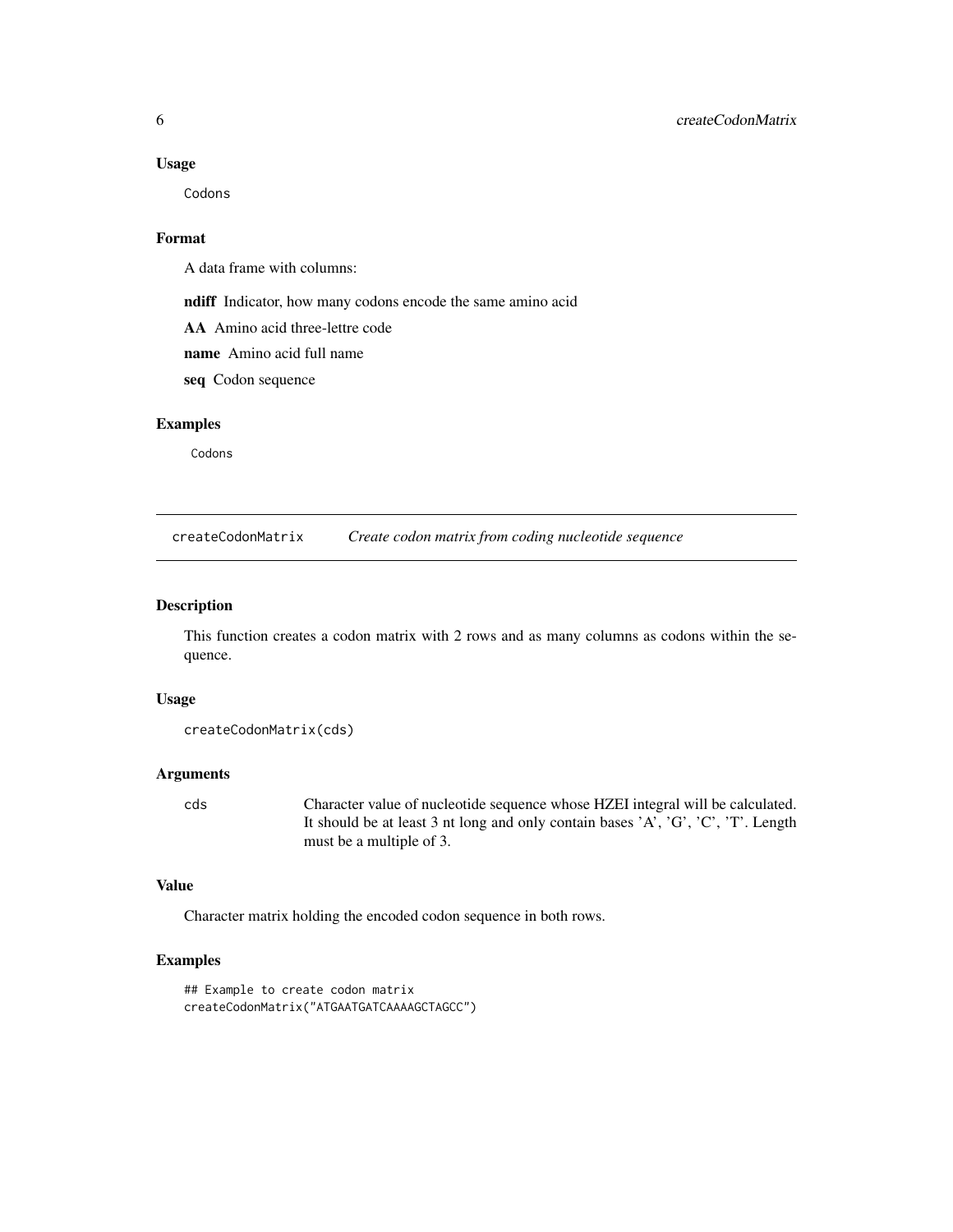<span id="page-6-0"></span>createFilialSequencePopulation

*Generate new sequences by recombination*

# Description

This function generates new sequences from set of parental sequences through recombination.

#### Usage

```
createFilialSequencePopulation(sequenceVector, generateNrecombinedSequences)
```
# Arguments

sequenceVector Character vector of nucleotide sequences which will be used to create new sequences through recombination. generateNrecombinedSequences Numeric value setting number of recombined sequences which will be generated

#### Value

Character vector of nucleotide sequences, generated by recombination from the entered sequenceVector, holding as much filial sequences as stated in generateNrecombinedSequences. Modes of recombination are cross-over, insertion and random.

# Examples

```
createFilialSequencePopulation(c('AAABBBCCCDDDEEEFFF','GGGHHHIIIJJJKKKLLL'), 3)
```
decreaseGTsiteStrength

*Remove or degrade intrinsic strength of specific GT site while keeping the HZEI integral neutral.*

# Description

Degrade or remove specific GT site from a coding sequence by codon selection keeping the HZEI integral near zero.

# Usage

decreaseGTsiteStrength(cds, sdSeqStartPosition)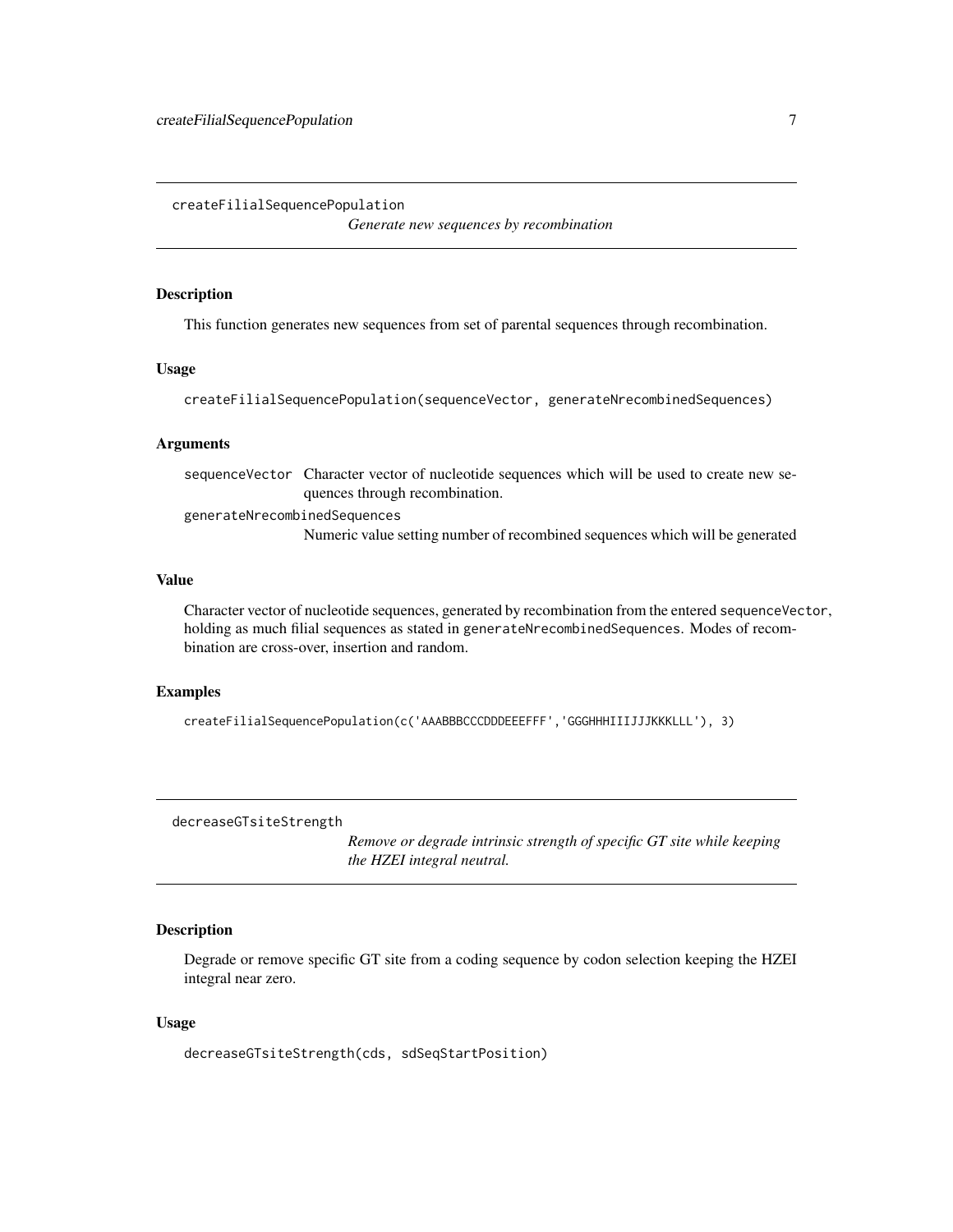#### <span id="page-7-0"></span>Arguments

cds Character value of a coding nucleotide sequence which holds the splice site of interest. Sequence length must be devidable by 3 and only contain bases 'A', 'G', 'C', 'T'.

# sdSeqStartPosition

Numeric value of position of the first nucleotide of the splice donor of interest

# Value

Character vector of a nucleotide sequence encoding the same amino acid as the entered cds, but the intrinsic strength of a specific GT site within the CDS is degraded as much as possible.

#### Examples

```
library(data.table)
cds <- paste0('ATGGAAGACGCCAAAAACATAAAGAAAGGCCCGGCGCCATTCTATCCGCTGGAAGATGGAACCGCTGGAGAGCAACTGCA',
```
'TAAGGCTATGAAGAGATACGCCCTGGTTCCTGGAACAATTGCTTTTACAGATGCACATATCGAGGTGGACATCACTTACGCTGAGTACTTCGAAA', 'TGTCCGTTCGGTTGGCAGAAGCTATGAAACGATATGGGCTGAATACAAATCACAGAATCGTCGTATGCAGTGAAAACTCTCTTCAATTCTTTAT', 'GCCGGTGTTGGGCGCGTTATTTATCGGAGTTGCAGTTGCGCCCGCGAACGACATTTATAATGAACGTGAATTGCTCAACAGTATGGGCATTTCG', 'CAGCCTACCGTGGTGTTCGTTTCCAAAAAGGGGTTGCAAAAAATTTTGAACGTGCAAAAAAAGCTCCCAATCATCCAAAAAATTATTATCATGG', 'ATTCTAAAACGGATTACCAGGGATTTCAGTCGATGTACACGTTCGTCACATCTCATCTACCTCCCGGTTTTAATGAATACGATTTTGTGCCAGA', 'GTCCTTCGATAGGGACAAGACAATTGCACTGATCATGAACTCCTCTGGATCTACTGGTCTGCCTAAAGGTGTCGCTCTGCCTCATAGAACTGCC', 'TGCGTGAGATTCTCGCATGCCAGAGATCCTATTTTTGGCAATCAAATCATTCCGGATACTGCGATTTTAAGTGTTGTTCCATTCCATCACGGTT', 'TTGGAATGTTTACTACACTCGGATATTTGATATGTGGATTTCGAGTCGTCTTAATGTATAGATTTGAAGAAGAGCTGTTTCTGAGGAGCCTTCA', 'GGATTACAAGATTCAAAGTGCGCTGCTGGTGCCAACCCTATTCTCCTTCTTCGCCAAAAGCACTCTGATTGACAAATACGATTTATCTAATTTA', 'CACGAAATTGCTTCTGGTGGCGCTCCCCTCTCTAAGGAAGTCGGGGAAGCGGTTGCCAAGAGGTTCCATCTGCCAGGTATCAGGCAAGGATATG', 'GGCTCACTGAGACTACATCAGCTATTCTGATTACACCCGAGGGGGATGATAAACCGGGCGCGGTCGGTAAAGTTGTTCCATTTTTTGAAGCGAA', 'GGTTGTGGATCTGGATACCGGGAAAACGCTGGGCGTTAATCAAAGAGGCGAACTGTGTGTGAGAGGTCCTATGATTATGTCCGGTTATGTAAAC', 'AATCCGGAAGCGACCAACGCCTTGATTGACAAGGATGGATGGCTACATTCTGGAGACATAGCTTACTGGGACGAAGACGAACACTTCTTCATCG', 'TTGACCGCCTGAAGTCTCTGATTAAGTACAAAGGCTATCAGGTGGCTCCCGCTGAATTGGAATCCATCTTGCTCCAACACCCCAACATCTTCGA', 'CGCAGGTGTCGCAGGTCTTCCCGACGATGACGCCGGTGAACTTCCCGCCGCCGTTGTTGTTTTGGAGCACGGAAAGACGATGACGGAAAAAGAG', 'ATCGTGGATTACGTCGCCAGTCAAGTAACAACCGCGAAAAAGTTGCGCGGAGGAGTTGTGTTTGTGGACGAAGTACCGAAAGGTCTTACCGGAA', 'AACTCGACGCAAGAAAAATCAGAGAGATCCTCATAAAGGCCAAGAAGGGCGGAAAGATCGCCGTG')

```
sdSeqStartPosition <- 1001
cdsNew <- decreaseGTsiteStrength(cds, sdSeqStartPosition)
print(cdsNew)
```
degradeSAs *Remove or degrade intrinisc strength of splice acceptors while adjusting HZEI integral.*

# **Description**

Degrade or remove splice acceptor sites of certain intrinsic strength (in MaxEntScan score) from a coding sequence by codon selection while keeping the HZEI integral up.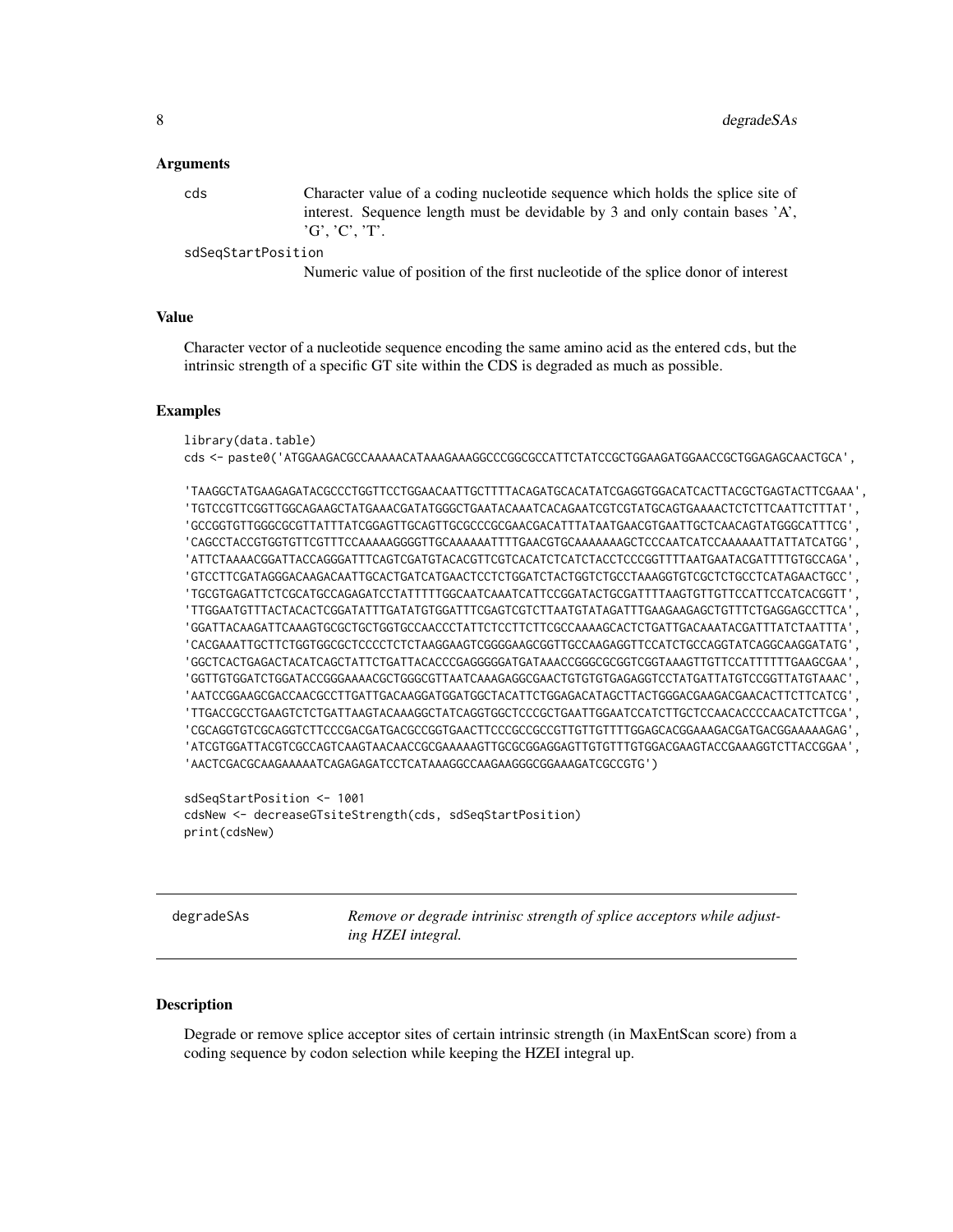# <span id="page-8-0"></span>degradeSDs 9

### Usage

degradeSAs(fanFunc, maxhbs=10, maxME=4, increaseHZEI=TRUE)

# Arguments

| fanFunc      | codon matrix with two rows (see example below)                                                                                              |
|--------------|---------------------------------------------------------------------------------------------------------------------------------------------|
| maxhbs       | Numeric treshold which strength of internal donor sites should be degraded (in<br>HBS)                                                      |
| maxME        | Numeric treshold which strength of internal acceptor sites should be degraded<br>(in MaxEntScan score)                                      |
| increaseHZEI | Logical value if HZEI integral should be increased or decreased during SD<br>degradation. If TRUE, function aims to increase HZEI integral. |

# Value

Character value of a nucleotide sequence encoding the same amino acid as the entered codon matrix fan, but the intrinsic strength of all present splice acceptor (SA) sites is degraded as much as possible, in case they exceed the given treshold maxME. Additionally, splice donor site strengths greater maxhbs are avoided, during SA degradation.

#### Examples

```
library(data.table)
sdMaximalHBS <- 10
acMaximalMaxent <- 4
increaseHZEI <- TRUE
## Initiaing the Codons matrix plus corresponding amino acids
ntSequence <- 'TTTTGTCTTTTTCTGTGTGGCAGTGGGATTAGCCTCCTATCGATCTATGCGATA'
## Create Codon Matrix by splitting up the sequence by 3nt
fanFunc <- createCodonMatrix(ntSequence)
degradeSAs(fanFunc, maxhbs=sdMaximalHBS, maxME=acMaximalMaxent, increaseHZEI=increaseHZEI)
```

| degradeSDs |  |
|------------|--|
|------------|--|

Remove or degrade intrinisc strength of splice donors while adjusting *HZEI integral.*

# Description

Degrade or remove splice donor sites of certain intrinsic strength (in HBS) from a coding sequence by codon selection.

# Usage

```
degradeSDs(fanFunc, maxhbs=10, increaseHZEI=TRUE)
```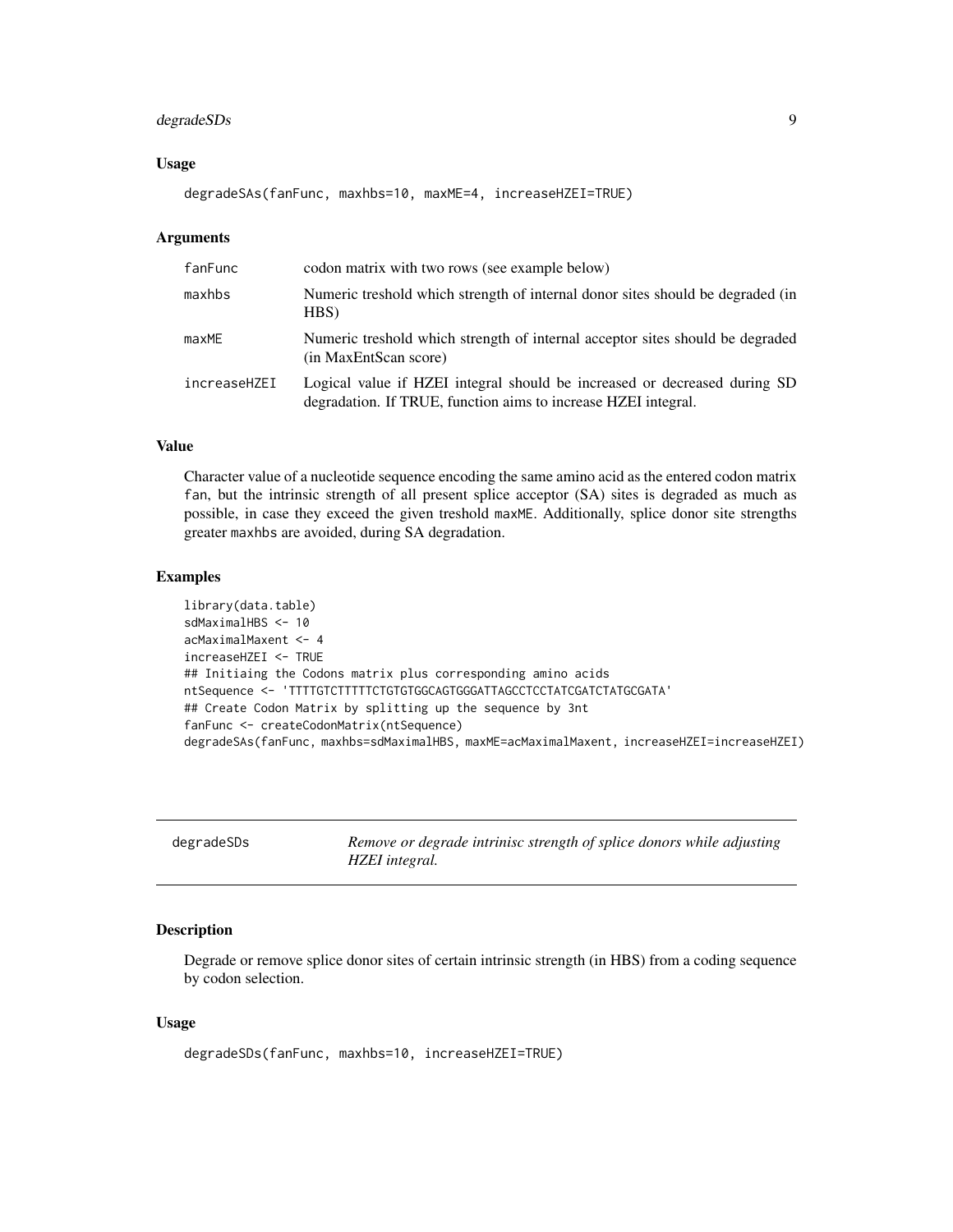# <span id="page-9-0"></span>**Arguments**

| fanFunc      | Codon matrix with two rows (see example below)                             |
|--------------|----------------------------------------------------------------------------|
| maxhbs       | Numeric treshold which strength of internal donor sites should be degraded |
| increaseHZEI | Logical value of HZEI integral should be increased or decreased during SD  |
|              | degradation. If TRUE, function aims to increase HZEI integral.             |

# Value

Character value of a nucleotide sequence encoding the same amino acid as the entered codon matrix fanFunc, but the intrinsic strength of all present splice donors (SD) sites is degraded as much as possible, in case they exceed the given treshold maxhbs.

# Examples

```
library(data.table)
## Initiaing the Codons matrix plus corresponding amino acids
ntSequence <- 'TTTTCGATCGGGATTAGCCTCCAGGTAAGTATCTATCGATCTATGCGATAG'
## Create Codon Matrix by splitting up the sequence by 3nt
fanFunc <- createCodonMatrix(ntSequence)
degradeSDs(fanFunc, maxhbs=10, increaseHZEI=TRUE)
```
generateRandomCodonsPerAA

*Randomly choose Codon to encode amino acid sequence*

## Description

Encode amino acid sequence by random codon selection

#### Usage

```
generateRandomCodonsPerAA(aaVector)
```
# Arguments

aaVector Character vector of amino acids in three lettre code (e.g. Met)

# Value

Character value of a nucleotide sequence encoding the same amino acid as the entered by aaVector by random Codon selection.

# Examples

```
generateRandomCodonsPerAA(c('Lys','Lys'))
```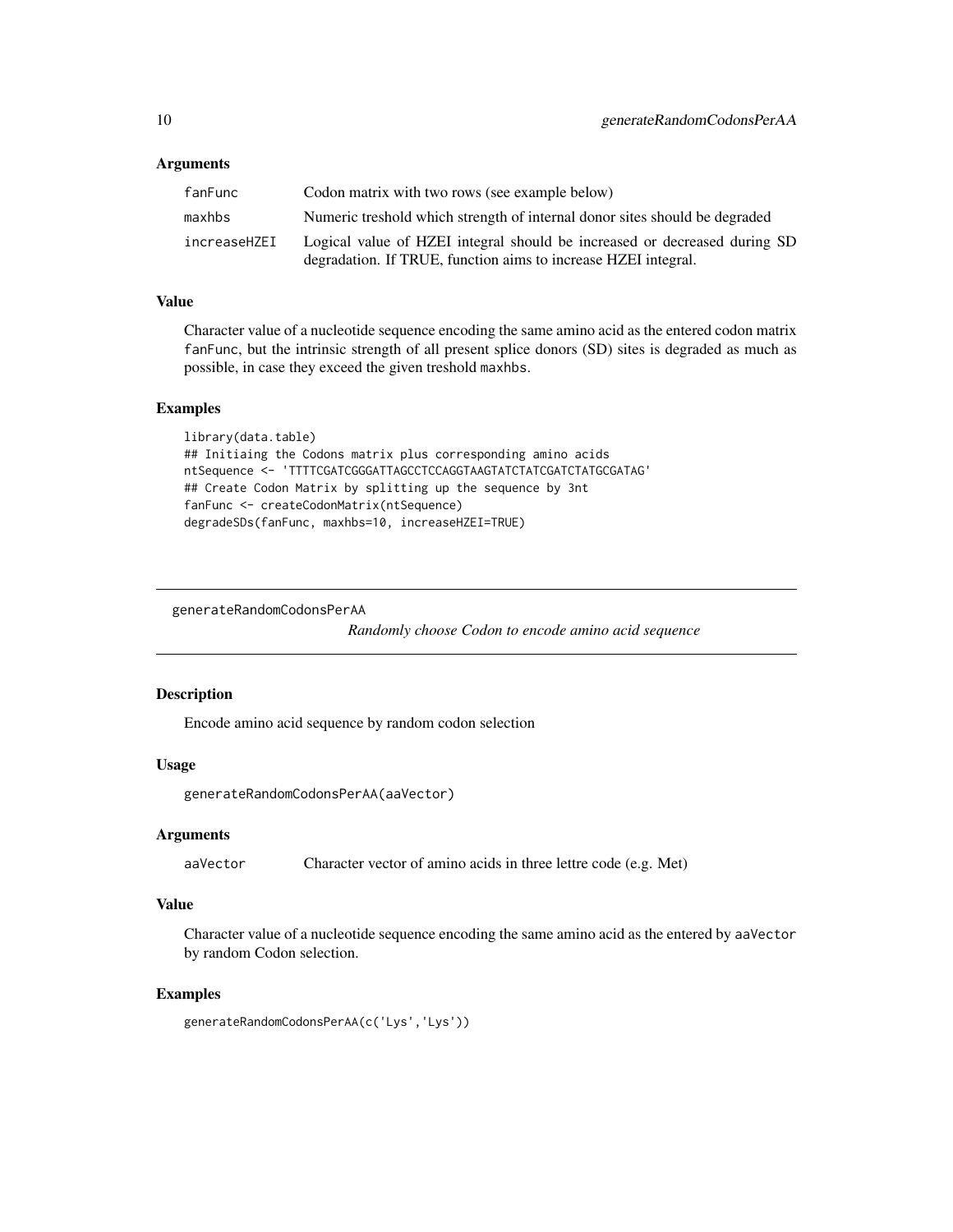<span id="page-10-0"></span>getOverlappingVectorsFromVector

*Create overlapping subvectors*

# Description

Create overlapping subvectors from large vector

# Usage

getOverlappingVectorsFromVector(largeVector, subvectorLength, subvectorOverlap )

# Arguments

largeVector Large character vector to break down into overlapping subvectors

subvectorLength

Numeric value of length of smaller subvectors

subvectorOverlap

Numeric value of length of subvector overlap

# Value

Creates a list of overlapping subvectors from an input vector largeVector. The length of these overlapping subvectors is stated by subvectorLength and the overlap of the resulting subvectors is stated by subvectorOverlap.

# Examples

getOverlappingVectorsFromVector(c(1,2,3,4), 2, 1)

hbg *Donor sequences and their HBS*

# Description

Donor sequences and their HBS

# Usage

hbg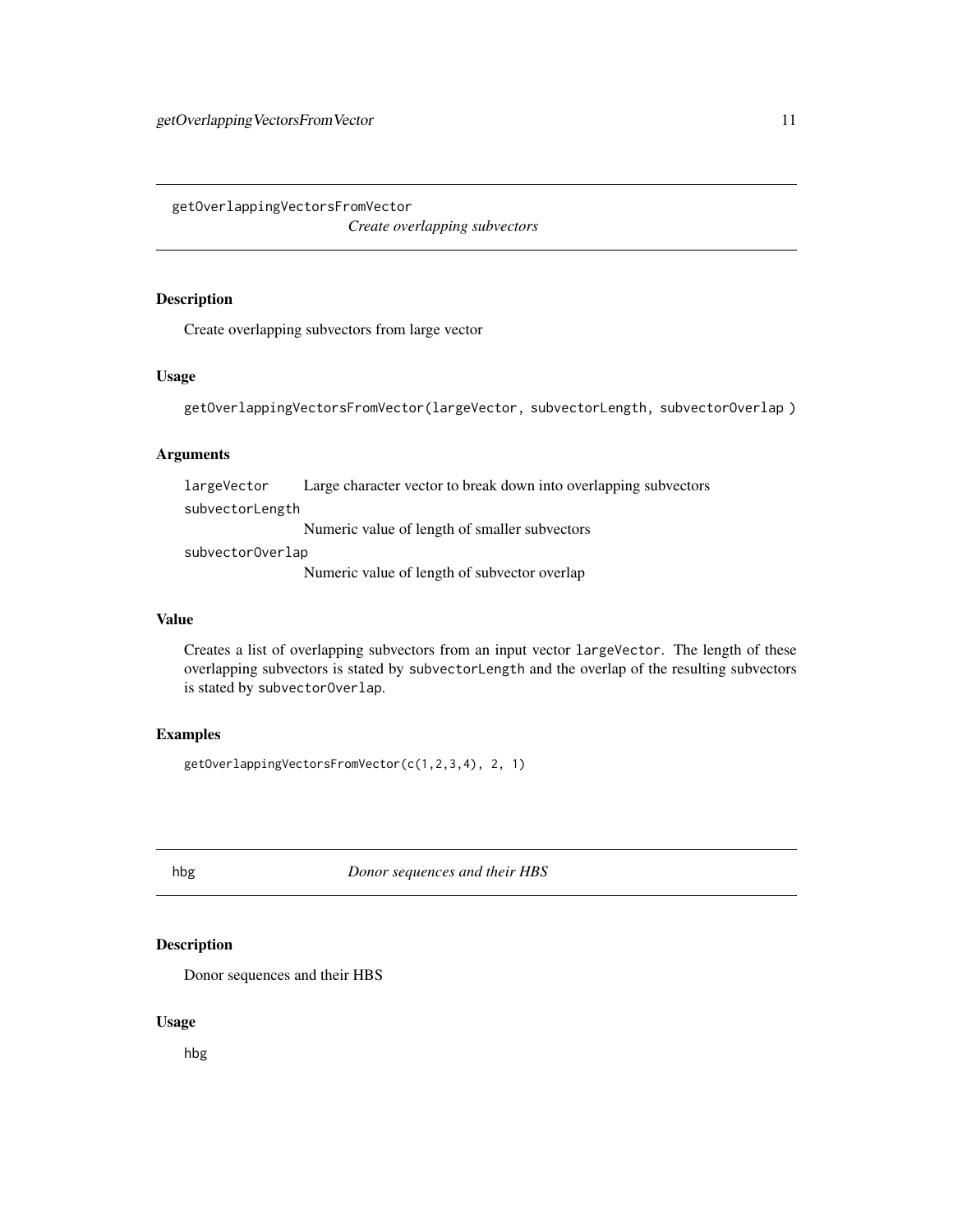# <span id="page-11-0"></span>Format

A data frame with columns:

seq 11nt long donor sequence

hbs HBS of the donor sequence

special\_seq Shorter version of the donor sequence

# Examples

hbg

# hex *Hexamers and Z scores*

# Description

Hexamers and Z scores

# Usage

hex

# Format

A data frame with columns:

seq Sequence of the hexamer.

value ZEI-score of the hexamer from HEXplorer.

first First codon within the hexamer.

second Second codon within the hexamer.

first\_AA First encoded amino acid within the hexamer (three lettre code).

second\_AA Second encoded amino acid within the hexamer (three lettre code).

AA Both encoded amino acid within the hexamer

# Examples

hex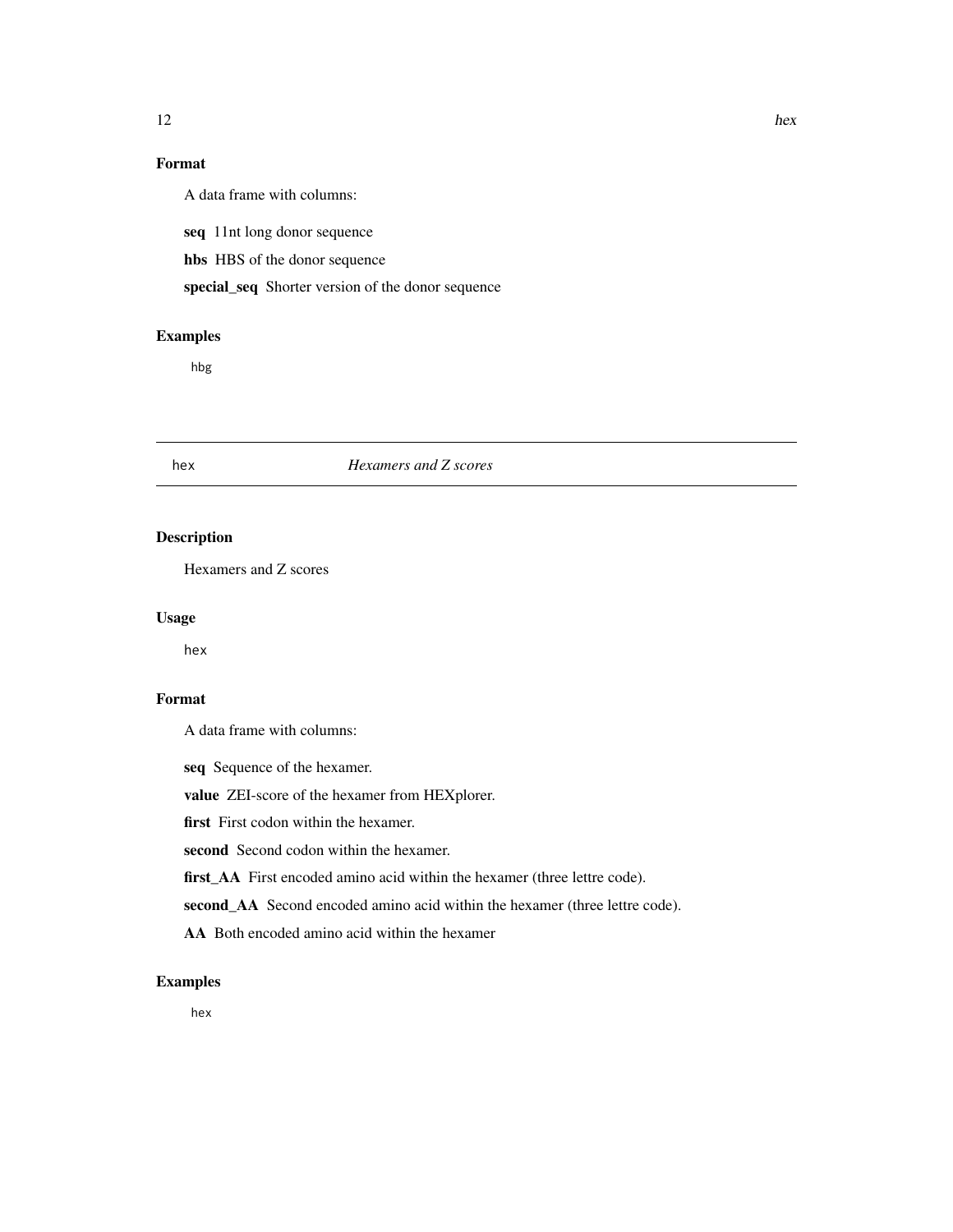<span id="page-12-0"></span>increaseGTsiteStrength

*Increasing intrinsic strength of specific GT site while keeping the HZEI integral neutral.*

# **Description**

Increasing intrinsic strength specific GT site from a coding sequence by codon selection keeping the HZEI integral near zero.

## Usage

increaseGTsiteStrength(cds, sdSeqStartPosition)

#### Arguments

cds Coding nucleotide sequence which holds the splice site of interest

sdSeqStartPosition

Numeric value of position of the first nucleotide of the splice donor of interest

#### Value

Character vector of a nucleotide sequence encoding the same amino acid as the entered cds, but the intrinsic strength of a specific GT site within the CDS is enhanced as much as possible.

#### Examples

library(data.table)

cds <- paste0('ATGGAAGACGCCAAAAACATAAAGAAAGGCCCGGCGCCATTCTATCCGCTGGAAGATGGAACCGCTGGAGAGCAACTGCA',

'TAAGGCTATGAAGAGATACGCCCTGGTTCCTGGAACAATTGCTTTTACAGATGCACATATCGAGGTGGACATCACTTACGCTGAGTACTTCGAAA', 'TGTCCGTTCGGTTGGCAGAAGCTATGAAACGATATGGGCTGAATACAAATCACAGAATCGTCGTATGCAGTGAAAACTCTCTTCAATTCTTTAT', 'GCCGGTGTTGGGCGCGTTATTTATCGGAGTTGCAGTTGCGCCCGCGAACGACATTTATAATGAACGTGAATTGCTCAACAGTATGGGCATTTCG', 'CAGCCTACCGTGGTGTTCGTTTCCAAAAAGGGGTTGCAAAAAATTTTGAACGTGCAAAAAAAGCTCCCAATCATCCAAAAAATTATTATCATGG', 'ATTCTAAAACGGATTACCAGGGATTTCAGTCGATGTACACGTTCGTCACATCTCATCTACCTCCCGGTTTTAATGAATACGATTTTGTGCCAGA', 'GTCCTTCGATAGGGACAAGACAATTGCACTGATCATGAACTCCTCTGGATCTACTGGTCTGCCTAAAGGTGTCGCTCTGCCTCATAGAACTGCC', 'TGCGTGAGATTCTCGCATGCCAGAGATCCTATTTTTGGCAATCAAATCATTCCGGATACTGCGATTTTAAGTGTTGTTCCATTCCATCACGGTT', 'TTGGAATGTTTACTACACTCGGATATTTGATATGTGGATTTCGAGTCGTCTTAATGTATAGATTTGAAGAAGAGCTGTTTCTGAGGAGCCTTCA', 'GGATTACAAGATTCAAAGTGCGCTGCTGGTGCCAACCCTATTCTCCTTCTTCGCCAAAAGCACTCTGATTGACAAATACGATTTATCTAATTTA', 'CACGAAATTGCTTCTGGTGGCGCTCCCCTCTCTAAGGAAGTCGGGGAAGCGGTTGCCAAGAGGTTCCATCTGCCAGGTATCAGGCAAGGATATG', 'GGCTCACTGAGACTACATCAGCTATTCTGATTACACCCGAGGGGGATGATAAACCGGGCGCGGTCGGTAAAGTTGTTCCATTTTTTGAAGCGAA', 'GGTTGTGGATCTGGATACCGGGAAAACGCTGGGCGTTAATCAAAGAGGCGAACTGTGTGTGAGAGGTCCTATGATTATGTCCGGTTATGTAAAC', 'AATCCGGAAGCGACCAACGCCTTGATTGACAAGGATGGATGGCTACATTCTGGAGACATAGCTTACTGGGACGAAGACGAACACTTCTTCATCG', 'TTGACCGCCTGAAGTCTCTGATTAAGTACAAAGGCTATCAGGTGGCTCCCGCTGAATTGGAATCCATCTTGCTCCAACACCCCAACATCTTCGA', 'CGCAGGTGTCGCAGGTCTTCCCGACGATGACGCCGGTGAACTTCCCGCCGCCGTTGTTGTTTTGGAGCACGGAAAGACGATGACGGAAAAAGAG', 'ATCGTGGATTACGTCGCCAGTCAAGTAACAACCGCGAAAAAGTTGCGCGGAGGAGTTGTGTTTGTGGACGAAGTACCGAAAGGTCTTACCGGAA', 'AACTCGACGCAAGAAAAATCAGAGAGATCCTCATAAAGGCCAAGAAGGGCGGAAAGATCGCCGTG')

sdSeqStartPosition <- 1001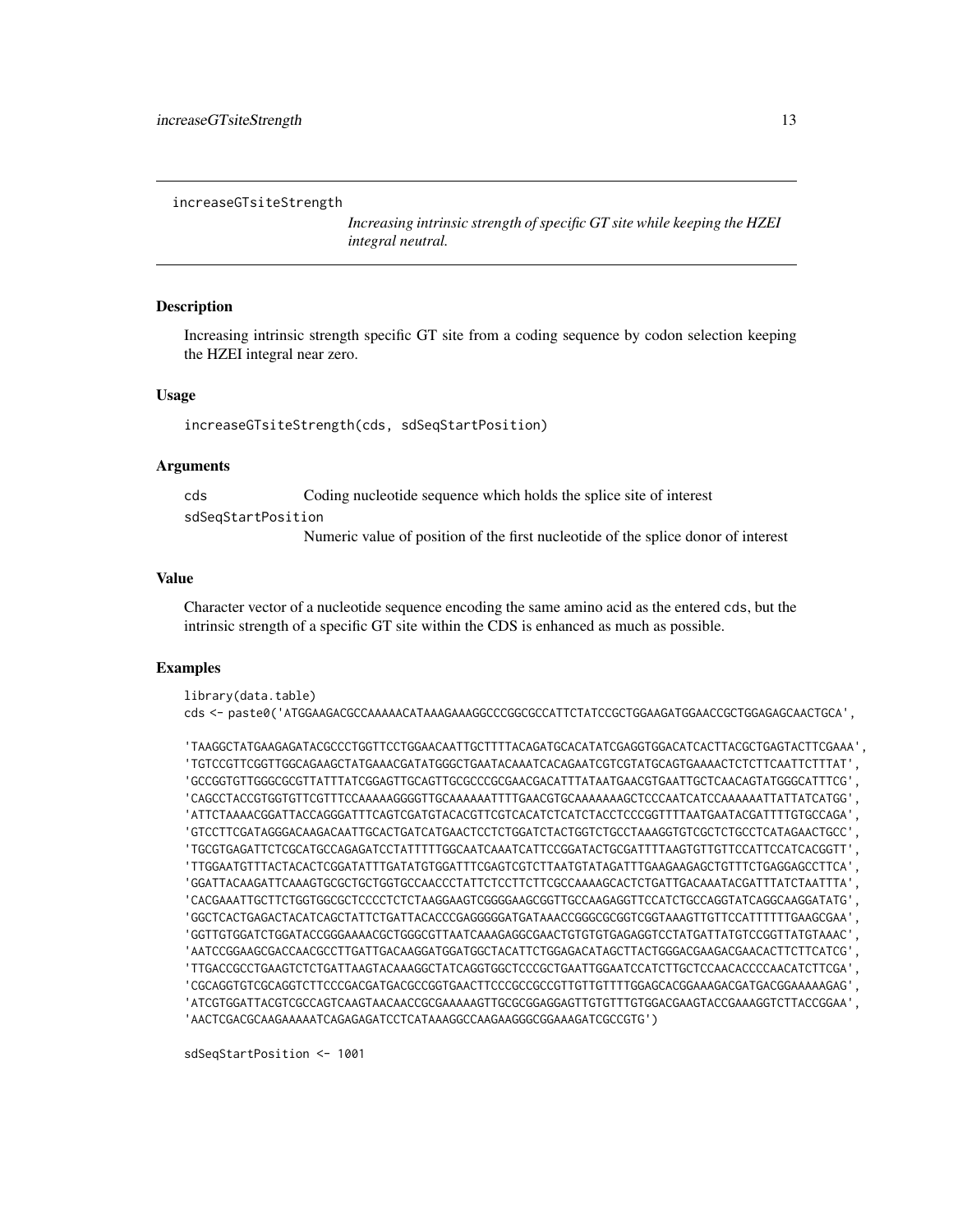cdsNew <- increaseGTsiteStrength(cds, sdSeqStartPosition) print(cdsNew)

ModCon *ModCon*

# Description

Execute ModCon on a donor site within a coding sequnece either increasing or decreasing its HZEI weight.

# Usage

```
ModCon(cds, sdSeqStartPosition, upChangeCodonsIn=16, downChangeCodonsIn=16,
optimizeContext=TRUE, sdMaximalHBS=10, acMaximalMaxent=4, optiRate=100,
nGenerations=50, parentSize=300, startParentSize=1000, bestRate=40,
semiLuckyRate=20, luckyRate=5, mutationRate=1e-04, nCores=-1)
```
# Arguments

| cds                | Character value of coding nucleotide sequence which holds the splice site of<br>interest |
|--------------------|------------------------------------------------------------------------------------------|
| sdSeqStartPosition |                                                                                          |
|                    | Numeric value of the position of the first nucleotide of the splice donor of inter-      |
|                    | est                                                                                      |
| upChangeCodonsIn   |                                                                                          |
|                    | Numeric value of number of codons to change upstream of the donor site of                |
|                    | interest                                                                                 |
| downChangeCodonsIn |                                                                                          |
|                    | Numeric value of number of codons to change downstream of the donor site of              |
|                    | interest                                                                                 |
| optimizeContext    |                                                                                          |
|                    | Character value which determines, if TRUE (the default) the donor context will           |
|                    | be adjusted to increase the splice site HEXplorer weight (SSHW), if FALSE, the           |
|                    | SSHW will be decreased.                                                                  |
| sdMaximalHBS       | Numeric value of minimal HBS of SDs which should be tried to be degraded in              |
|                    | their intrinsic strength                                                                 |
| acMaximalMaxent    |                                                                                          |
|                    | Numeric value of minimal MaxEntScan score of SAs which should be tried to                |
|                    | be degraded in their intrinsic strength                                                  |
| optiRate           | Numeric value setting level of HZEI integral optimization                                |
| nGenerations       | Numeric value setting maximal number of generations                                      |
| parentSize         | Numeric value setting size of parent generations, generated from previous gen-           |
|                    | erations                                                                                 |
| startParentSize    |                                                                                          |
|                    | Numeric value setting size of initiated parent generation of sequences                   |

<span id="page-13-0"></span>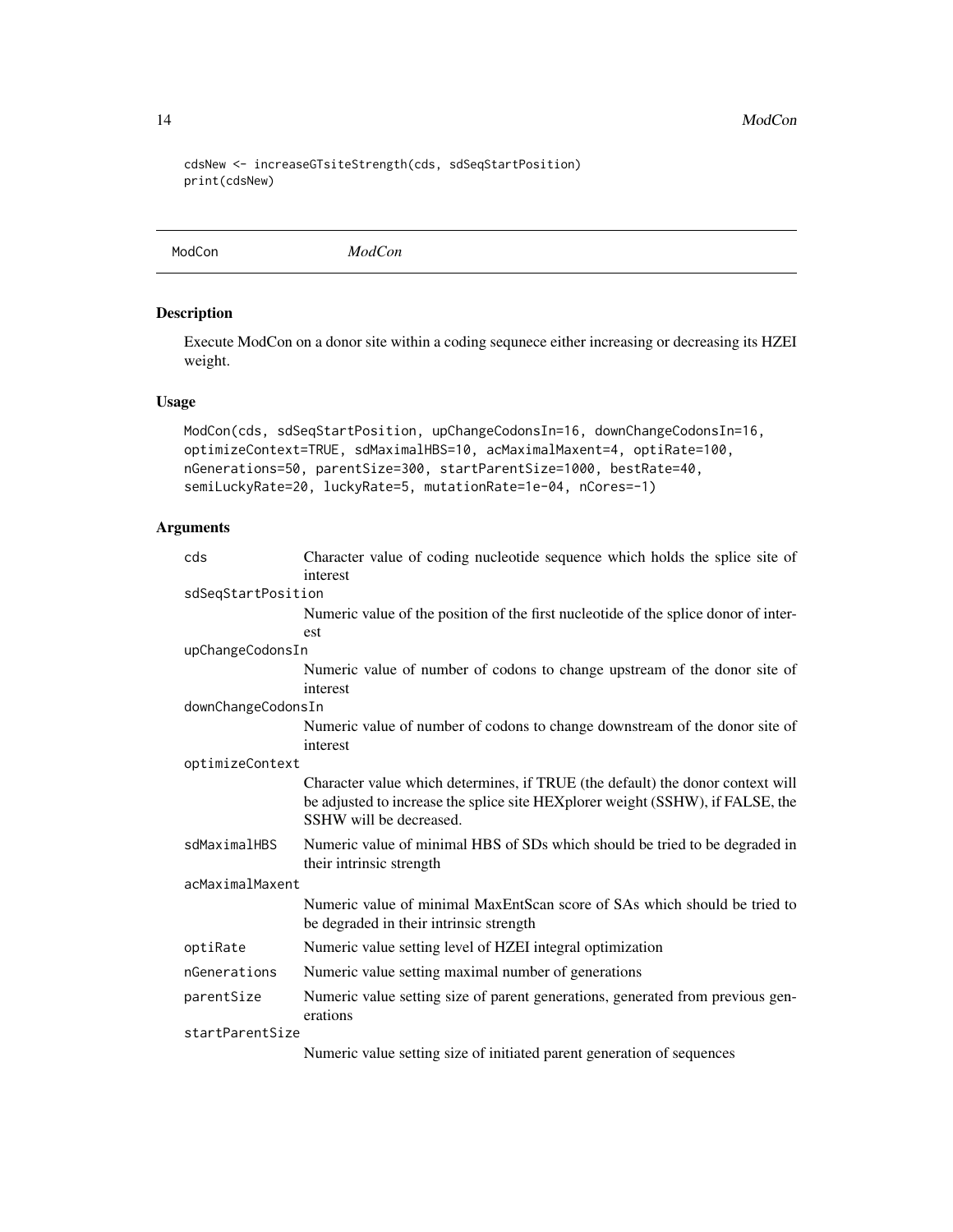#### ModCon 2.5 and 2.5 and 2.6 and 2.6 and 2.6 and 2.6 and 2.6 and 2.6 and 2.7 and 2.7 and 2.7 and 2.7 and 2.7 and 2.7 and 2.7 and 2.7 and 2.7 and 2.7 and 2.7 and 2.7 and 2.7 and 2.7 and 2.7 and 2.7 and 2.7 and 2.7 and 2.7 and

| bestRate      | Numeric value setting percentage how many of the fittest sequences are used to<br>produce the next generation                                   |
|---------------|-------------------------------------------------------------------------------------------------------------------------------------------------|
| semiLuckyRate | Numeric value setting percentage of sequences which are selected for breeding<br>with a probability based on the respective HZEI-score integral |
| luckyRate     | Numeric value setting percentage of sequences which are randomly selected for<br>breeding                                                       |
| mutationRate  | Numeric value setting chance of each codon, to mutate randomly within a child<br>sequence                                                       |
| nCores        | Numeric value setting number of cores which should be used for parallel com-<br>putations. If set to '-1' all availible cores are selected.     |

#### Value

Creates a character value of a coding nucleotide sequence encoding the same amino acid sequence as the entered cds, but with an alternative nucleotide surrounding around the splice donor (SD) sequence position, stated with sdSeqStartPosition. Depending on the entered optimizeContext, the SD surrounding is either adjusted aiming to enhance or decrease the splice site HEXplorer wheigth.

# Examples

```
## Load R packages
library('parallel')
library('utils')
library('data.table')
```
## Set parameters for simplest use of ModCon (optimizing to 100%) cds <- paste0('ATGGAAGACGCCAAAAACATAAAGAAAGGCCCGGCGCCATTCTATCCGCTGGAAGATGGAACCGCTGGAGAGCAACTGCA',

'TAAGGCTATGAAGAGATACGCCCTGGTTCCTGGAACAATTGCTTTTACAGATGCACATATCGAGGTGGACATCACTTACGCTGAGTACTTCGAAA', 'TGTCCGTTCGGTTGGCAGAAGCTATGAAACGATATGGGCTGAATACAAATCACAGAATCGTCGTATGCAGTGAAAACTCTCTTCAATTCTTTAT', 'GCCGGTGTTGGGCGCGTTATTTATCGGAGTTGCAGTTGCGCCCGCGAACGACATTTATAATGAACGTGAATTGCTCAACAGTATGGGCATTTCG', 'CAGCCTACCGTGGTGTTCGTTTCCAAAAAGGGGTTGCAAAAAATTTTGAACGTGCAAAAAAAGCTCCCAATCATCCAAAAAATTATTATCATGG', 'ATTCTAAAACGGATTACCAGGGATTTCAGTCGATGTACACGTTCGTCACATCTCATCTACCTCCCGGTTTTAATGAATACGATTTTGTGCCAGA', 'GTCCTTCGATAGGGACAAGACAATTGCACTGATCATGAACTCCTCTGGATCTACTGGTCTGCCTAAAGGTGTCGCTCTGCCTCATAGAACTGCC', 'TGCGTGAGATTCTCGCATGCCAGAGATCCTATTTTTGGCAATCAAATCATTCCGGATACTGCGATTTTAAGTGTTGTTCCATTCCATCACGGTT', 'TTGGAATGTTTACTACACTCGGATATTTGATATGTGGATTTCGAGTCGTCTTAATGTATAGATTTGAAGAAGAGCTGTTTCTGAGGAGCCTTCA', 'GGATTACAAGATTCAAAGTGCGCTGCTGGTGCCAACCCTATTCTCCTTCTTCGCCAAAAGCACTCTGATTGACAAATACGATTTATCTAATTTA', 'CACGAAATTGCTTCTGGTGGCGCTCCCCTCTCTAAGGAAGTCGGGGAAGCGGTTGCCAAGAGGTTCCATCTGCCAGGTATCAGGCAAGGATATG', 'GGCTCACTGAGACTACATCAGCTATTCTGATTACACCCGAGGGGGATGATAAACCGGGCGCGGTCGGTAAAGTTGTTCCATTTTTTGAAGCGAA', 'GGTTGTGGATCTGGATACCGGGAAAACGCTGGGCGTTAATCAAAGAGGCGAACTGTGTGTGAGAGGTCCTATGATTATGTCCGGTTATGTAAAC', 'AATCCGGAAGCGACCAACGCCTTGATTGACAAGGATGGATGGCTACATTCTGGAGACATAGCTTACTGGGACGAAGACGAACACTTCTTCATCG', 'TTGACCGCCTGAAGTCTCTGATTAAGTACAAAGGCTATCAGGTGGCTCCCGCTGAATTGGAATCCATCTTGCTCCAACACCCCAACATCTTCGA', 'CGCAGGTGTCGCAGGTCTTCCCGACGATGACGCCGGTGAACTTCCCGCCGCCGTTGTTGTTTTGGAGCACGGAAAGACGATGACGGAAAAAGAG', 'ATCGTGGATTACGTCGCCAGTCAAGTAACAACCGCGAAAAAGTTGCGCGGAGGAGTTGTGTTTGTGGACGAAGTACCGAAAGGTCTTACCGGAA', 'AACTCGACGCAAGAAAAATCAGAGAGATCCTCATAAAGGCCAAGAAGGGCGGAAAGATCGCCGTG')

## Execute ModCon finalSequence <- ModCon(cds, 1001)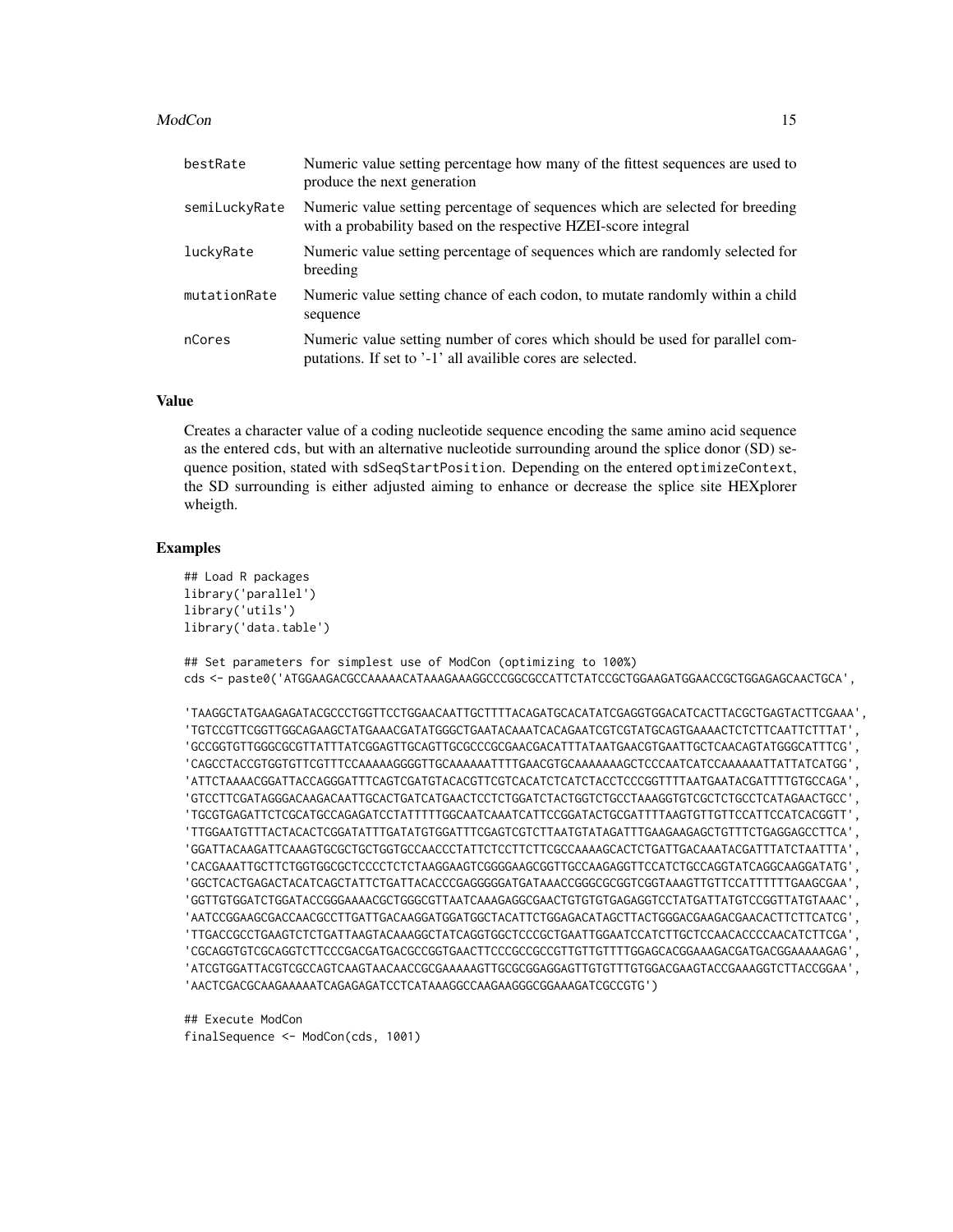<span id="page-15-0"></span>## Print final cds sequence with the alternative SD nucleotide surrounding print(finalSequence)

## More parameters can be set for use of ModCon when not optimizing to 100% (e.g. 50%)

```
## Execute ModCon
finalSequence <- ModCon(cds, 1001, upChangeCodonsIn=16, downChangeCodonsIn=16,
optimizeContext=FALSE, sdMaximalHBS=10, acMaximalMaxent=4,
optiRate=50, nGenerations=5, parentSize=200, startParentSize=800,
bestRate=50, semiLuckyRate=10, luckyRate=5, mutationRate=1e-03, nCores=1)
```
## Print final cds sequence with the alternative SD nucleotide surrounding print(finalSequence)

mutatePopulation *Randomly exchange codons within a set of sequences.*

#### Description

For every codon within a set of nucleotide sequences randomly exchange the codon encoding the same amino acid to a certain chance.

#### Usage

mutatePopulation(sequenceVector, codonReplacementChance)

#### Arguments

sequenceVector Character vector of nucleotide sequences (at least 3 nt long) codonReplacementChance Numeric value of chance of a codons within the sequences to get exchanged to

another codon encoding the same amino acid

#### Value

Creates a character vector of coding nucleotide sequences encoding the same amino acid sequence as the entered sequenceVector. By a mutation rate stated in codonReplacementChance, codons are randomly exchanged, by alternative codons encoding the same amino acid.

#### Examples

```
mutatePopulation(c("CGCGATACGCTAAGCGCTACCGATAGTGGA","TGGGATATTTTAAGCGCTGACGATAGTGGA"), 0.1)
```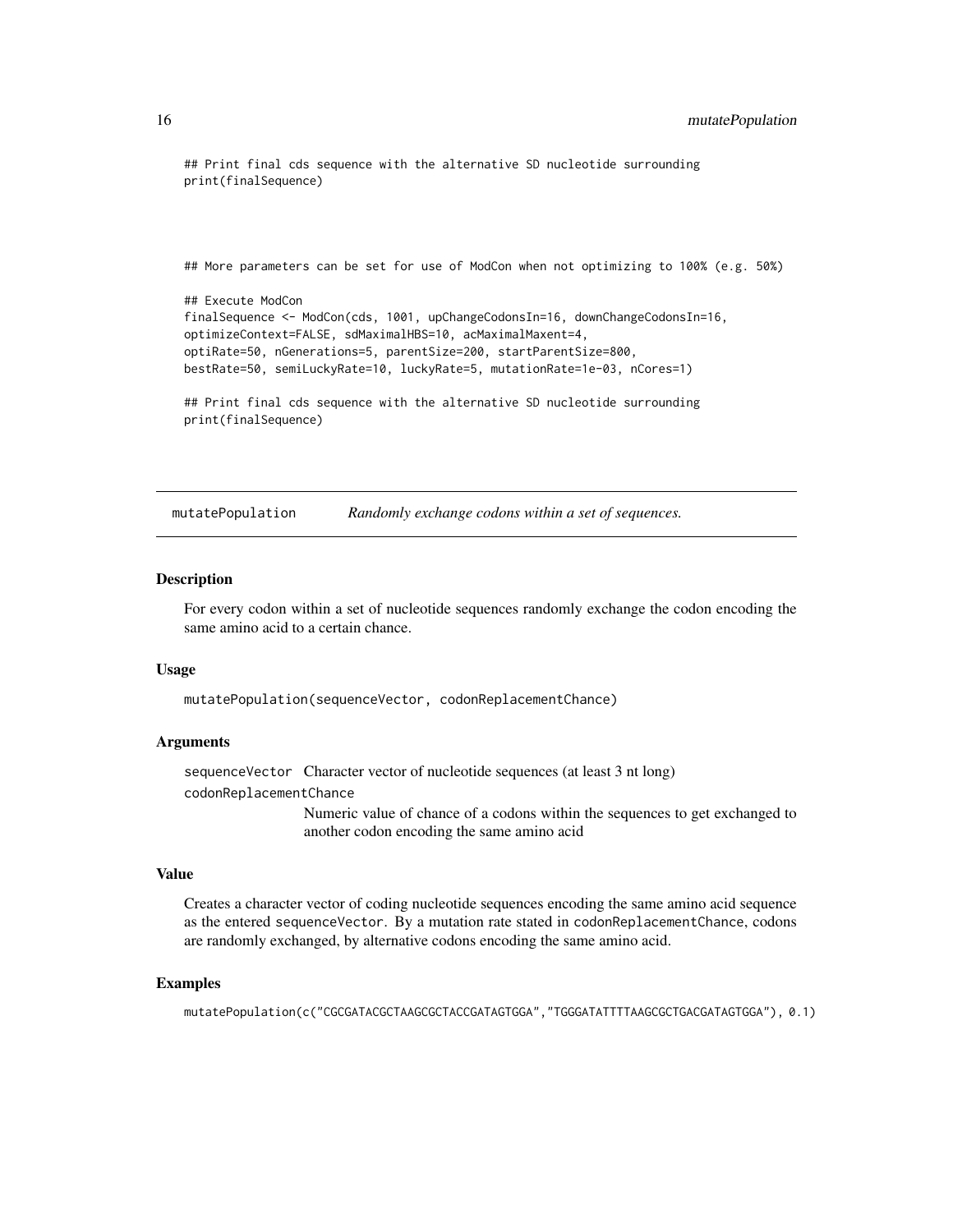<span id="page-16-0"></span>recombineTwoSequences *Generate new sequence from recombination of two sequences*

# Description

This function generates a new sequences through recombination of two parental sequences using 3 modi of recombination. Either random combination of codons, crossover recombination or insertion.

#### Usage

```
recombineTwoSequences(ntSequence1, ntSequence2, preferenceVector)
```
# Arguments

ntSequence1 Character value of a nucleotide sequence ntSequence2 Character value of a nucleotide sequence preferenceVector

Numeric vector of length three which indicates which modus of recombination should be prefered. The first number states the chance of random recombination, the second number indicates the chance of cross-over recombination and the third number indicates the chance of insertion recombination.

# Value

Character value of a nucleotide sequence, generated by recombination from the entered ntSequence1 and ntSequence2. Modes of recombination are cross-over, insertion and random and mode preferences can be stated by preferenceVector.

# Examples

```
recombineTwoSequences("AGGGCCTGGAGGAGGCTT","TAAGGCAAGCCTGGACCC",c(1,3,2))
```
selectBestAndMean *Select best HZEI and mean*

# Description

From all sequences of a generation report highest HZEI integral and mean HZEI integral of all.

# Usage

```
selectBestAndMean(sequenceVector, clusterName, increaseHZEI=TRUE)
```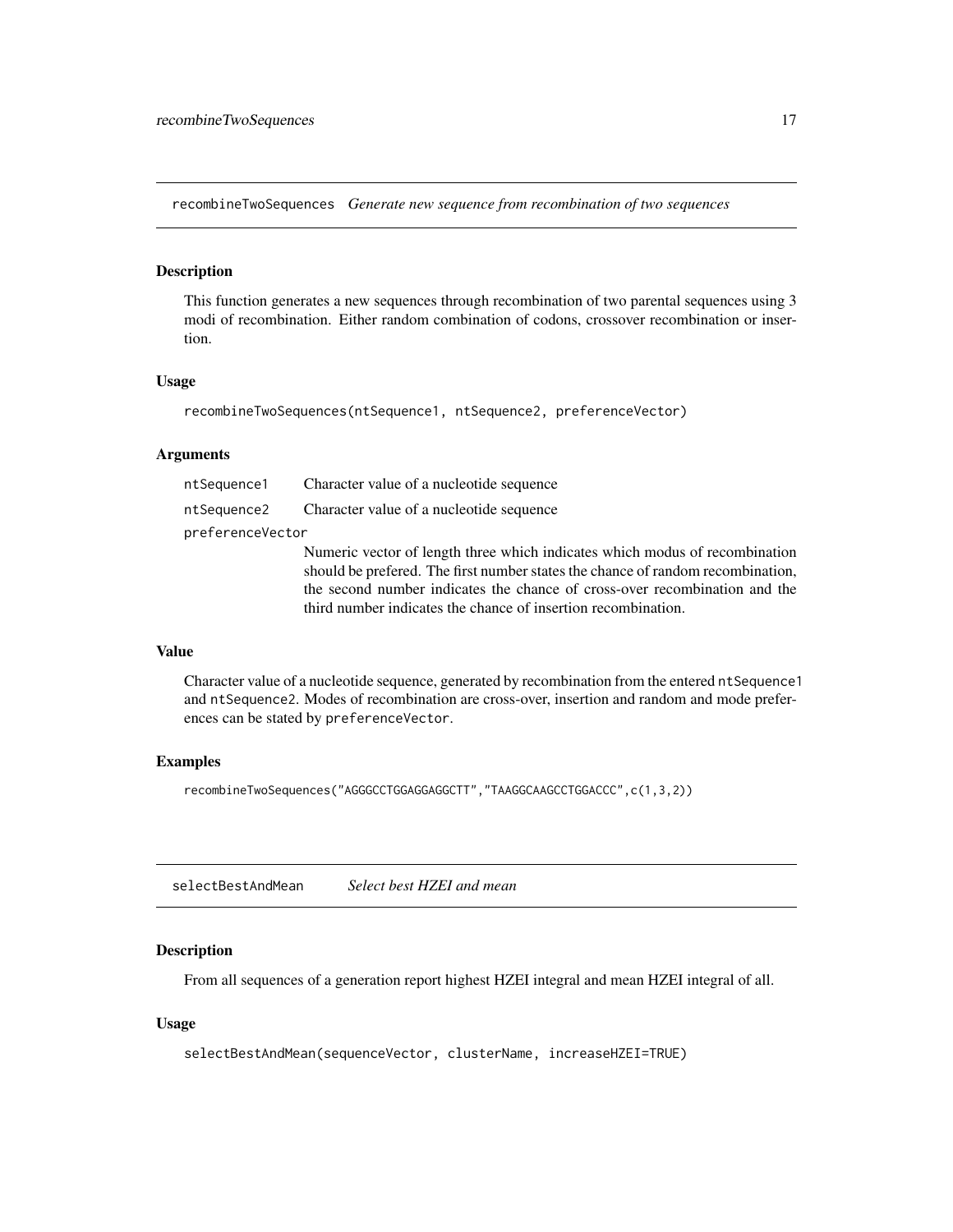# <span id="page-17-0"></span>**Arguments**

|             | sequenceVector Character vector of nucleotide sequences                                |
|-------------|----------------------------------------------------------------------------------------|
| clusterName | Name of cluster generated with package parallel                                        |
|             | increaseHZEI Logical value if HZEI integral should be increased or decreased during SD |
|             | degradation. If TRUE, function aims to increase HZEI integral.                         |

# Value

Numeric vector of length 2 stating the best HZEI integral and the mean HZEI integral of a nucleotide sequence vector sequenceVector. Depending on the increaseHZEI mode, the best HZEI integral value is either the highest (for increaseHZEI==TRUE) or lowest (for increaseHZEI==FALSE).

#### Examples

```
## Setup cluster
library(parallel)
nCores <- 1
clust <- makeCluster(nCores)
clusterExport(clust, list('getOverlappingVectorsFromVector', 'hex',
'calculateHZEIint'), envir = environment())
selectBestAndMean(c('CGCGATACGCTAAGCGCTACCGATAGTGGA','TGGGATATTTTAAGCGCTGACGATAGTGGA'),
clust, increaseHZEI=TRUE)
```

```
selectMatingIndividuals
```
*Selecting mating sequences from a pool of sequences*

#### Description

Selecting sequences from a pool of nucleotide sequences based in chance and their HZEI integral.

#### Usage

```
selectMatingIndividuals(inputGeneration, whoMatesBestPercent=40, whoMatesSemiRandom=20,
whoMatesLuckily=5, clust, increaseHZEI=TRUE)
```
### Arguments

inputGeneration

Character vector of nucleotide sequences

```
whoMatesBestPercent
```
Numeric value e.g. 20 (which would mean that sequences with the top 20 percent highest HZEI integral are selected for mating)

#### whoMatesSemiRandom

Numeric value (is always lower than total number of sequences in input\_generation)

#### whoMatesLuckily

Numeric value (is always lower than total number of sequences in input\_generation)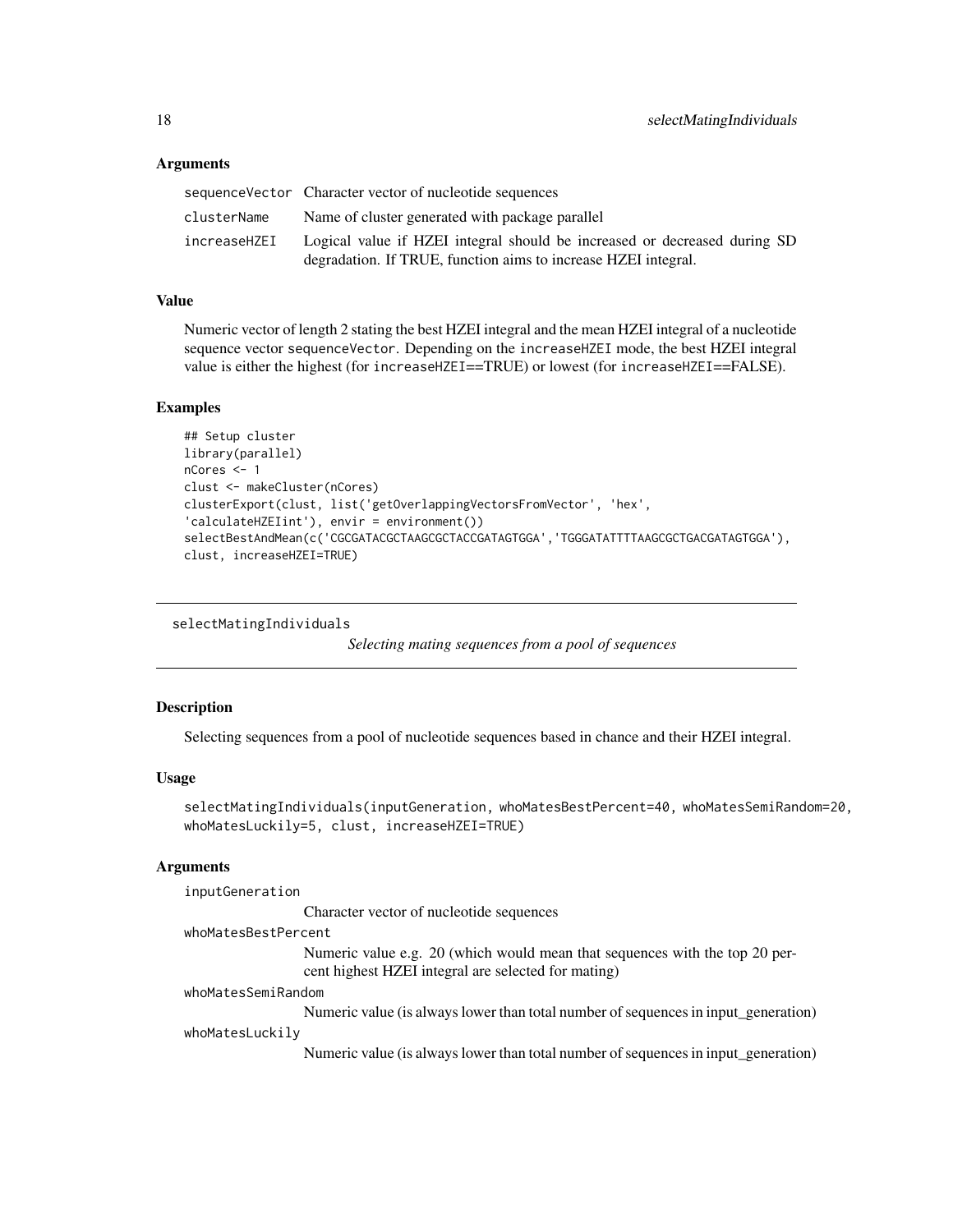<span id="page-18-0"></span>

| clust        | Name of cluster generated with package parallel                           |
|--------------|---------------------------------------------------------------------------|
| increaseHZEI | Logical value of HZEI integral should be increased or decreased during SD |
|              | degradation. If TRUE, function aims to increase HZEI integral.            |

# Value

Character vector of nucleotide sequences which are selected from an entered vector of nucleotide sequences inputGeneration for creation of filial sequences by recombination. Sequences are selected by different criteria stated by whoMatesBestPercent, whoMatesSemiRandom, whoMatesLuckily and increaseHZEI.

#### Examples

```
## Setup cluster
library(parallel)
nCores <- 1
clust <- makeCluster(nCores)
clusterExport(clust, list('getOverlappingVectorsFromVector',
'hex'), envir=environment())
selectMatingIndividuals(c('CGCGATACGCGCGATACG','CGCGATACGTGGGATATT',
'CTAAGCGCTCGCGATACG','CGCGATACGTTAAGCGCT','GACGATAGTCGCGATACG'),
whoMatesBestPercent=40, whoMatesSemiRandom=1, whoMatesLuckily=1, clust, increaseHZEI=TRUE)
```
slidingWindowHZEImanipulation

*Quickly manipulate HZEI integral of nucleotide sequence*

## **Description**

Quickly manipulate HZEI integral of nucleotide sequence (min. 21nt long)

#### Usage

```
slidingWindowHZEImanipulation(inSeq, increaseHZEI=TRUE)
```
# Arguments

| inSeq        | Character value of nucleotide sequence (min 21nt long, only bases 'A', 'G', 'T'<br>or $^{\prime}$ C $^{\prime}$ )                           |
|--------------|---------------------------------------------------------------------------------------------------------------------------------------------|
| increaseHZEI | Logical value if HZEI integral should be increased or decreased during SD<br>degradation. If TRUE, function aims to increase HZEI integral. |

# Value

Character value of a nucleotide sequence encoding the same amino acid sequence as inSeq, but an increased HZEI integral, due to alternative codon selection, accomplished through sliding window optimization.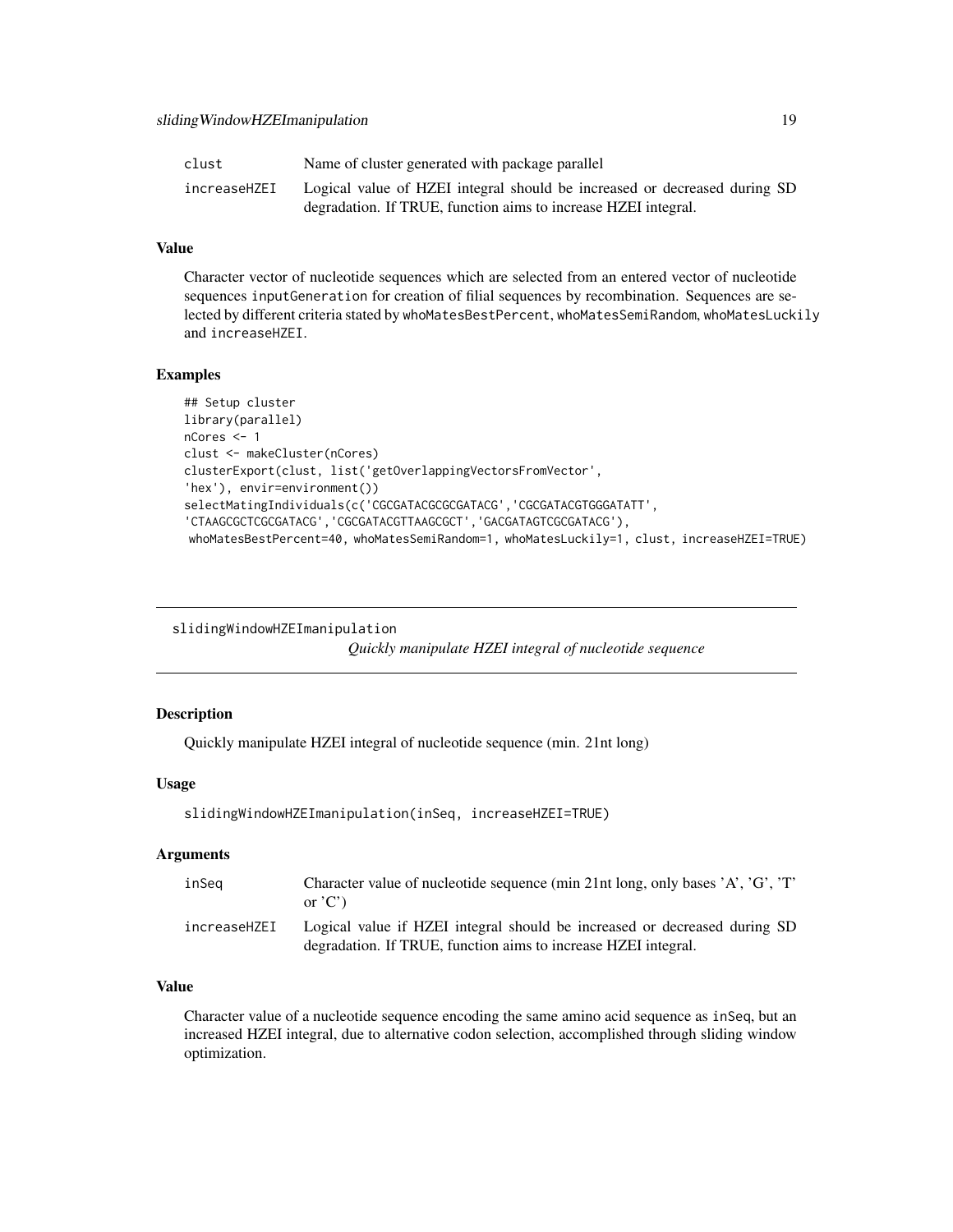# Examples

```
# Load R packages
library('parallel')
library('utils')
library('data.table')
# Set parameters for genetic algorithm
inSeq <- 'ATGGAAGACGCCAAAAACATAAAGAAAGGCAGGCTAAGCCTAGCTTGCCATTGCCCGGCGCCATTCTATCCGCTGGAAGATGGAATT'
maximizedHZEIseq <- slidingWindowHZEImanipulation(inSeq, increaseHZEI=TRUE)
minimizedHZEIseq <- slidingWindowHZEImanipulation(inSeq, increaseHZEI=FALSE)
#Access sequence with maximized HZEI intregral
maximizedHZEIseq
#Access sequence with minimized HZEI intregral
minimizedHZEIseq
```
startModConApp *Start GUI of VarCon.*

# Description

Start graphical user interface for the ModCon application.

# Usage

```
startModConApp()
```
#### Value

Shiny app

# Examples

startModConApp()

<span id="page-19-0"></span>